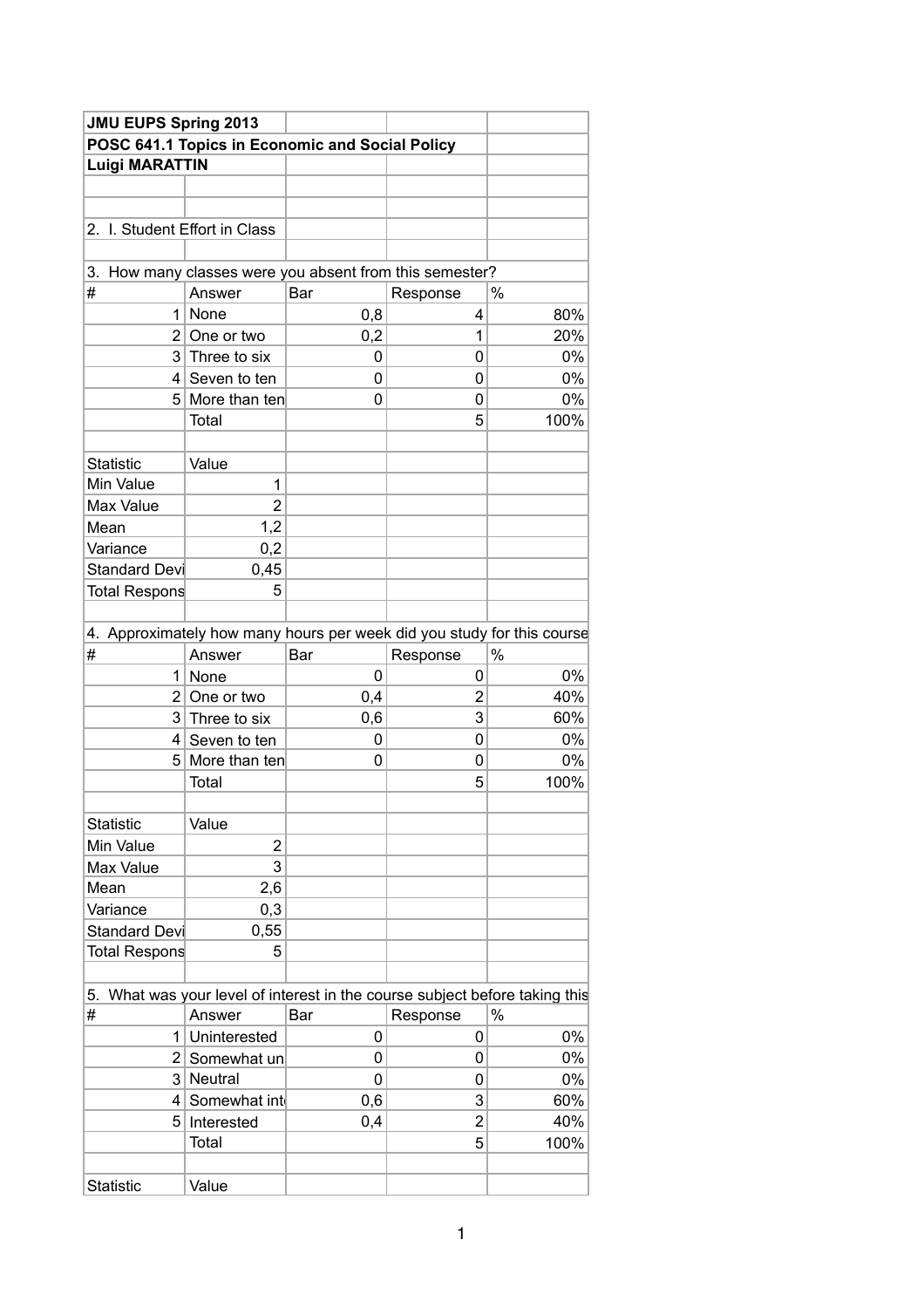| Min Value                  | 4                           |                                                                             |          |           |       |
|----------------------------|-----------------------------|-----------------------------------------------------------------------------|----------|-----------|-------|
| Max Value                  | 5                           |                                                                             |          |           |       |
| Mean                       | 4,4                         |                                                                             |          |           |       |
| Variance                   | 0,3                         |                                                                             |          |           |       |
| Standard Devi              | 0,55                        |                                                                             |          |           |       |
| Total Respons              | 5                           |                                                                             |          |           |       |
|                            |                             |                                                                             |          |           |       |
|                            |                             | 6. What grade do you expect to receive in this class?                       |          |           |       |
| $\#$                       | Answer                      | Bar                                                                         | Response |           | $\%$  |
|                            | 1 A                         | 1                                                                           |          | 5         | 100%  |
| 2                          | $\sf B$                     | 0                                                                           |          | $\pmb{0}$ | 0%    |
| 3 <sup>2</sup>             | $\mathsf{C}$                | $\mathbf 0$                                                                 |          | 0         | $0\%$ |
|                            | 5 F                         | 0                                                                           |          | 0         | $0\%$ |
|                            | Total                       |                                                                             |          | 5         | 100%  |
|                            |                             |                                                                             |          |           |       |
| Statistic                  | Value                       |                                                                             |          |           |       |
| Min Value                  | 1                           |                                                                             |          |           |       |
| Max Value                  | 1                           |                                                                             |          |           |       |
| Mean                       | 1                           |                                                                             |          |           |       |
| Variance                   | $\pmb{0}$                   |                                                                             |          |           |       |
| Standard Devi              | $\pmb{0}$                   |                                                                             |          |           |       |
| Total Respons              | 5                           |                                                                             |          |           |       |
|                            |                             |                                                                             |          |           |       |
|                            | 7. II. Classroom Management |                                                                             |          |           |       |
| #                          | Answer                      | Bar                                                                         | Response |           | $\%$  |
|                            | Total                       |                                                                             |          | 0         | 0%    |
|                            |                             |                                                                             |          |           |       |
| <b>Statistic</b>           | Value                       |                                                                             |          |           |       |
| Min Value                  | 999.999                     |                                                                             |          |           |       |
| Max Value                  | $-99,999$                   |                                                                             |          |           |       |
| Mean                       | 0                           |                                                                             |          |           |       |
| Variance                   | 0                           |                                                                             |          |           |       |
| <b>Standard Devi</b>       | 0                           |                                                                             |          |           |       |
| Total Respons              | 0                           |                                                                             |          |           |       |
|                            |                             |                                                                             |          |           |       |
| 8. A. Class Administration |                             |                                                                             |          |           |       |
| $\#$                       | Answer                      | Bar                                                                         | Response |           | $\%$  |
|                            | Total                       |                                                                             |          | 0         | $0\%$ |
|                            |                             |                                                                             |          |           |       |
| Statistic                  | Value                       |                                                                             |          |           |       |
| Min Value                  | 999.999                     |                                                                             |          |           |       |
| Max Value                  | $-99,999$                   |                                                                             |          |           |       |
| Mean                       | 0                           |                                                                             |          |           |       |
| Variance                   | 0                           |                                                                             |          |           |       |
| <b>Standard Devi</b>       | $\mathsf{O}\xspace$         |                                                                             |          |           |       |
| Total Respons              | 0                           |                                                                             |          |           |       |
|                            |                             |                                                                             |          |           |       |
|                            |                             | 9. Did the instructor make a syllabus available (in hard copy or on-line) a |          |           |       |
| #                          | Answer                      | Bar                                                                         | Response |           | $\%$  |
|                            | $1$ Yes                     | $\mathbf{1}$                                                                |          | 5         | 100%  |
|                            | 2 No                        | 0                                                                           |          | 0         | $0\%$ |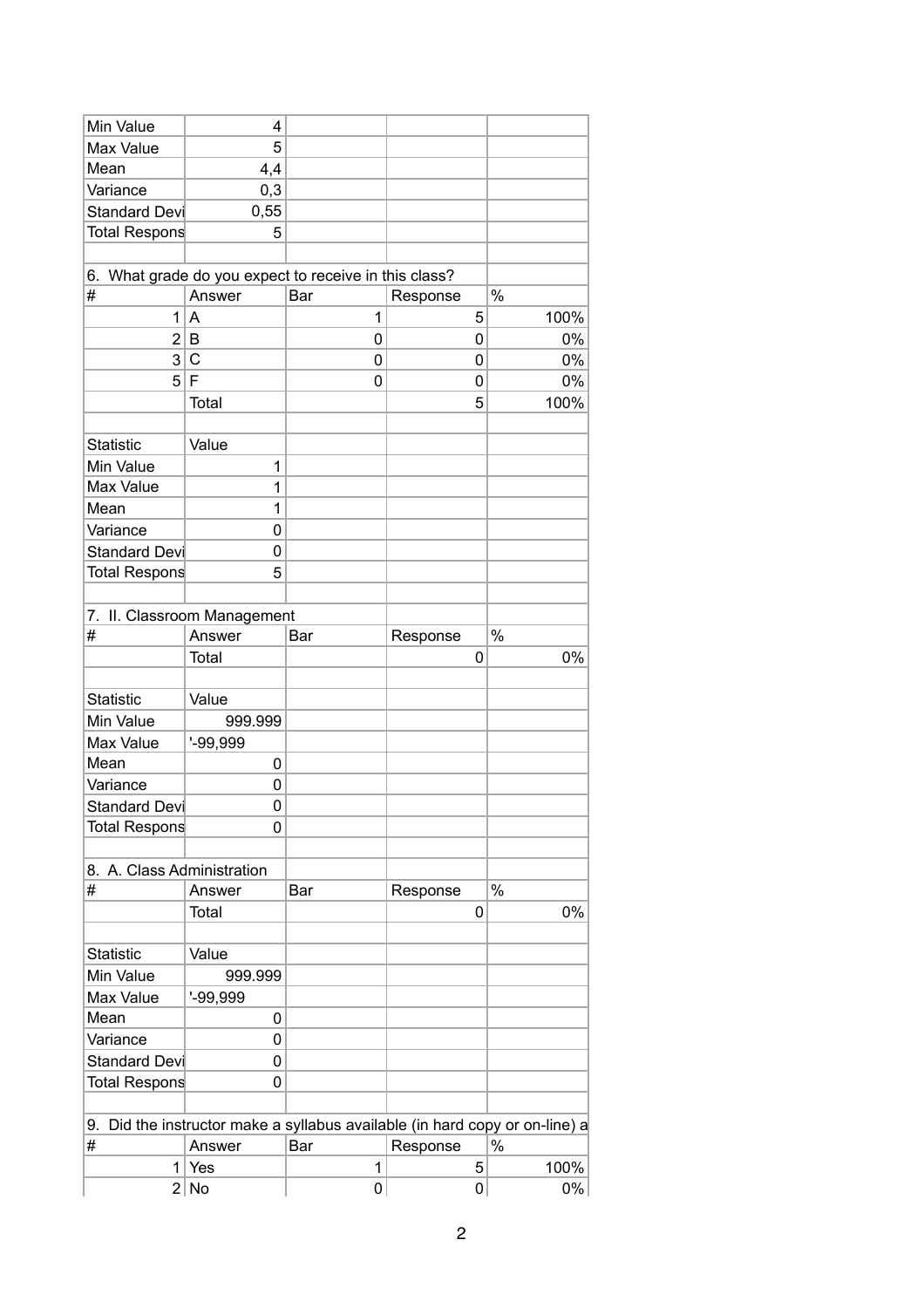|                  | Total                                                     |           | 5                                                                            | 100%  |
|------------------|-----------------------------------------------------------|-----------|------------------------------------------------------------------------------|-------|
|                  |                                                           |           |                                                                              |       |
| Statistic        | Value                                                     |           |                                                                              |       |
| Min Value        | 1                                                         |           |                                                                              |       |
| Max Value        | 1                                                         |           |                                                                              |       |
| Mean             | 1                                                         |           |                                                                              |       |
| Variance         | 0                                                         |           |                                                                              |       |
| Standard Devi    | $\pmb{0}$                                                 |           |                                                                              |       |
| Total Respons    | 5                                                         |           |                                                                              |       |
|                  |                                                           |           |                                                                              |       |
|                  |                                                           |           | 10. The course syllabus clearly listed the instructor's contact information, |       |
| ∦                | Answer                                                    | Bar       | Response                                                                     | $\%$  |
| 1                | Strongly disag                                            | $\pmb{0}$ | $\pmb{0}$                                                                    | $0\%$ |
|                  | $2$ Disagree                                              | 0         | 0                                                                            | $0\%$ |
|                  | 3 Neither agree                                           | 0         | 0                                                                            | 0%    |
|                  | $4$ Agree                                                 | 0,2       | 1                                                                            | 20%   |
|                  | 5 Strongly agree                                          | 0,8       | 4                                                                            | 80%   |
|                  | Total                                                     |           | $\sqrt{5}$                                                                   | 100%  |
|                  |                                                           |           |                                                                              |       |
| <b>Statistic</b> | Value                                                     |           |                                                                              |       |
| Min Value        | 4                                                         |           |                                                                              |       |
| Max Value        | 5                                                         |           |                                                                              |       |
| Mean             | 4,8                                                       |           |                                                                              |       |
| Variance         | 0,2                                                       |           |                                                                              |       |
| Standard Devi    | 0,45                                                      |           |                                                                              |       |
| Total Respons    | 5                                                         |           |                                                                              |       |
|                  |                                                           |           |                                                                              |       |
|                  | 11. The instructor usually started class on time.         |           |                                                                              |       |
| #                | Answer                                                    | Bar       | Response                                                                     | $\%$  |
|                  | 1 Strongly disag                                          | 0         | 0                                                                            | 0%    |
|                  | $2$ Disagree                                              | 0         | 0                                                                            | $0\%$ |
|                  | 3 Neither agree                                           | 0         | 0                                                                            | 0%    |
|                  | 4 Agree                                                   | 0,2       | $\mathbf 1$                                                                  | 20%   |
|                  | 5 Strongly agree                                          | 0,8       | 4                                                                            | 80%   |
|                  | Total                                                     |           | 5                                                                            | 100%  |
|                  |                                                           |           |                                                                              |       |
| Statistic        | Value                                                     |           |                                                                              |       |
| Min Value        | 4                                                         |           |                                                                              |       |
| Max Value        | 5                                                         |           |                                                                              |       |
| Mean             | 4,8                                                       |           |                                                                              |       |
| Variance         | 0,2                                                       |           |                                                                              |       |
| Standard Devi    | 0,45                                                      |           |                                                                              |       |
| Total Respons    | 5                                                         |           |                                                                              |       |
|                  |                                                           |           |                                                                              |       |
|                  |                                                           |           |                                                                              |       |
| #                | 12. The instructor usually ended class on time.<br>Answer | Bar       | Response                                                                     | $\%$  |
|                  |                                                           |           |                                                                              |       |
|                  | 1 Strongly disag                                          | $\pmb{0}$ | 0                                                                            | $0\%$ |
|                  | $2$ Disagree                                              | 0         | 0                                                                            | $0\%$ |
|                  | 3 Neither agree                                           | 0         | 0                                                                            | 0%    |
|                  | $4$ Agree                                                 | 0,2       | 1                                                                            | 20%   |
|                  | 5 Strongly agree                                          | 0,8       | $\overline{\mathbf{4}}$                                                      | 80%   |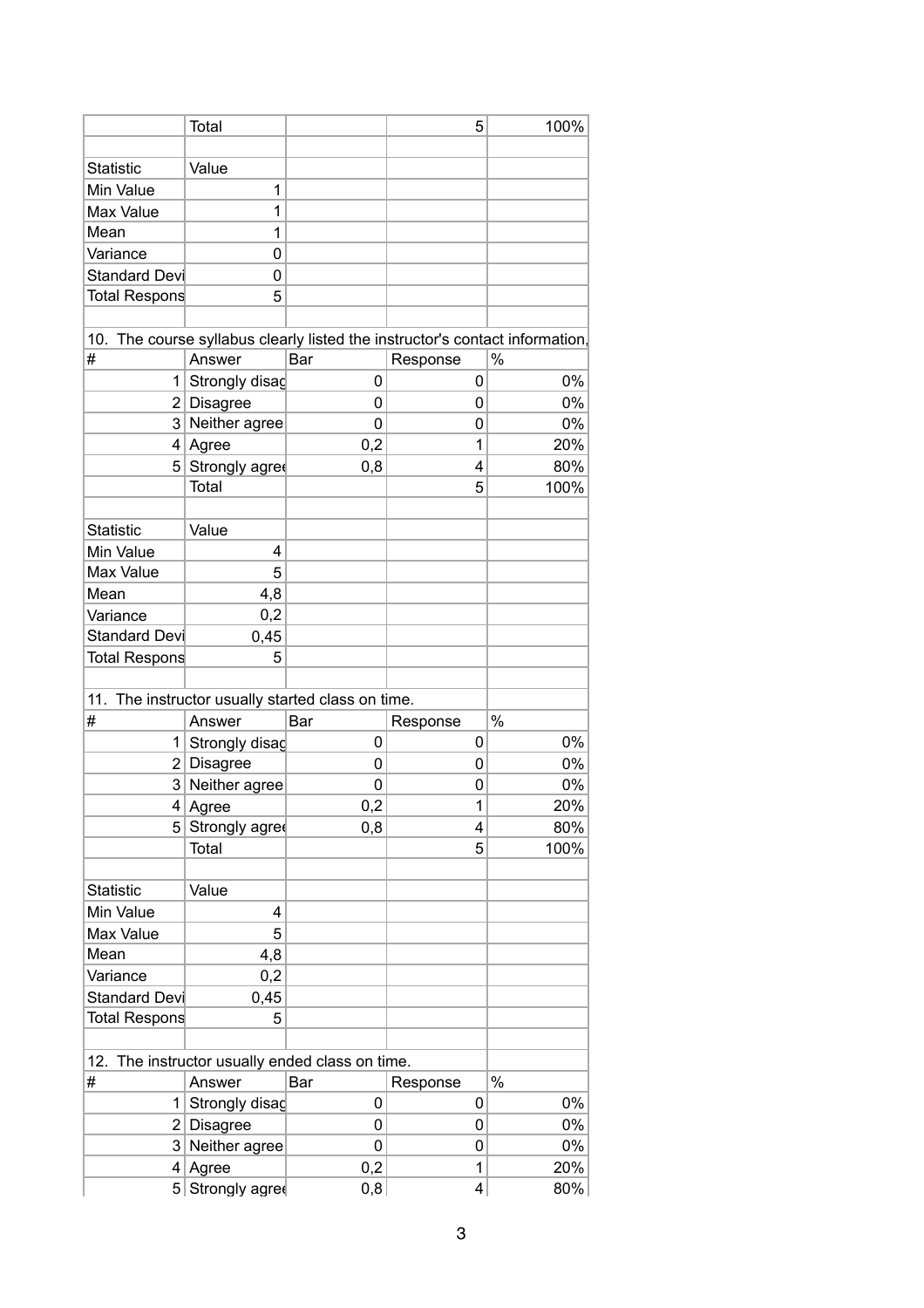|                      | <b>Total</b>                                                             |     | 5        | 100%  |
|----------------------|--------------------------------------------------------------------------|-----|----------|-------|
|                      |                                                                          |     |          |       |
| <b>Statistic</b>     | Value                                                                    |     |          |       |
| Min Value            | 4                                                                        |     |          |       |
| Max Value            | 5                                                                        |     |          |       |
| Mean                 | 4,8                                                                      |     |          |       |
| Variance             | 0,2                                                                      |     |          |       |
| Standard Devi        | 0,45                                                                     |     |          |       |
| <b>Total Respons</b> | 5                                                                        |     |          |       |
|                      |                                                                          |     |          |       |
| 13. B. Lectures      |                                                                          |     |          |       |
| #                    | Answer                                                                   | Bar | Response | %     |
|                      | Total                                                                    |     | 0        | 0%    |
|                      |                                                                          |     |          |       |
| Statistic            | Value                                                                    |     |          |       |
| Min Value            | 999.999                                                                  |     |          |       |
| Max Value            | $' - 99,999$                                                             |     |          |       |
| Mean                 | 0                                                                        |     |          |       |
| Variance             | 0                                                                        |     |          |       |
| <b>Standard Devi</b> | 0                                                                        |     |          |       |
| <b>Total Respons</b> | 0                                                                        |     |          |       |
|                      |                                                                          |     |          |       |
|                      | 14. The instructor's lectures were well organized.                       |     |          |       |
| #                    | Answer                                                                   | Bar | Response | $\%$  |
| 1.                   | Strongly disag                                                           | 0   | 0        | 0%    |
|                      | 2 Disagree                                                               | 0   | 0        | 0%    |
|                      | 3 Neither agree                                                          | 0   | 0        | 0%    |
| 4                    | Agree                                                                    | 0,2 | 1        | 20%   |
| 5                    | Strongly agree                                                           | 0,8 | 4        | 80%   |
|                      | Total                                                                    |     | 5        | 100%  |
|                      |                                                                          |     |          |       |
| <b>Statistic</b>     | Value                                                                    |     |          |       |
| Min Value            | 4                                                                        |     |          |       |
| Max Value            | 5                                                                        |     |          |       |
| Mean                 | 4,8                                                                      |     |          |       |
| Variance             | 0,2                                                                      |     |          |       |
| Standard Devi        | 0,45                                                                     |     |          |       |
| Total Respons        | 5                                                                        |     |          |       |
|                      |                                                                          |     |          |       |
|                      | 15. The instructor's lectures were clear (he/she explained things well). |     |          |       |
| #                    | Answer                                                                   | Bar | Response | $\%$  |
| 1                    | Strongly Disa                                                            | 0   | 0        | 0%    |
| 2                    | Disagree                                                                 | 0   | 0        | 0%    |
|                      | 3 Neither agree                                                          | 0   | 0        | $0\%$ |
| 4                    | Agree                                                                    | 0,2 | 1        | 20%   |
| 5                    | Strongly agree                                                           | 0,8 | 4        | 80%   |
|                      | Total                                                                    |     | 5        | 100%  |
|                      |                                                                          |     |          |       |
| <b>Statistic</b>     | Value                                                                    |     |          |       |
| Min Value            | 4                                                                        |     |          |       |
| Max Value            | 5                                                                        |     |          |       |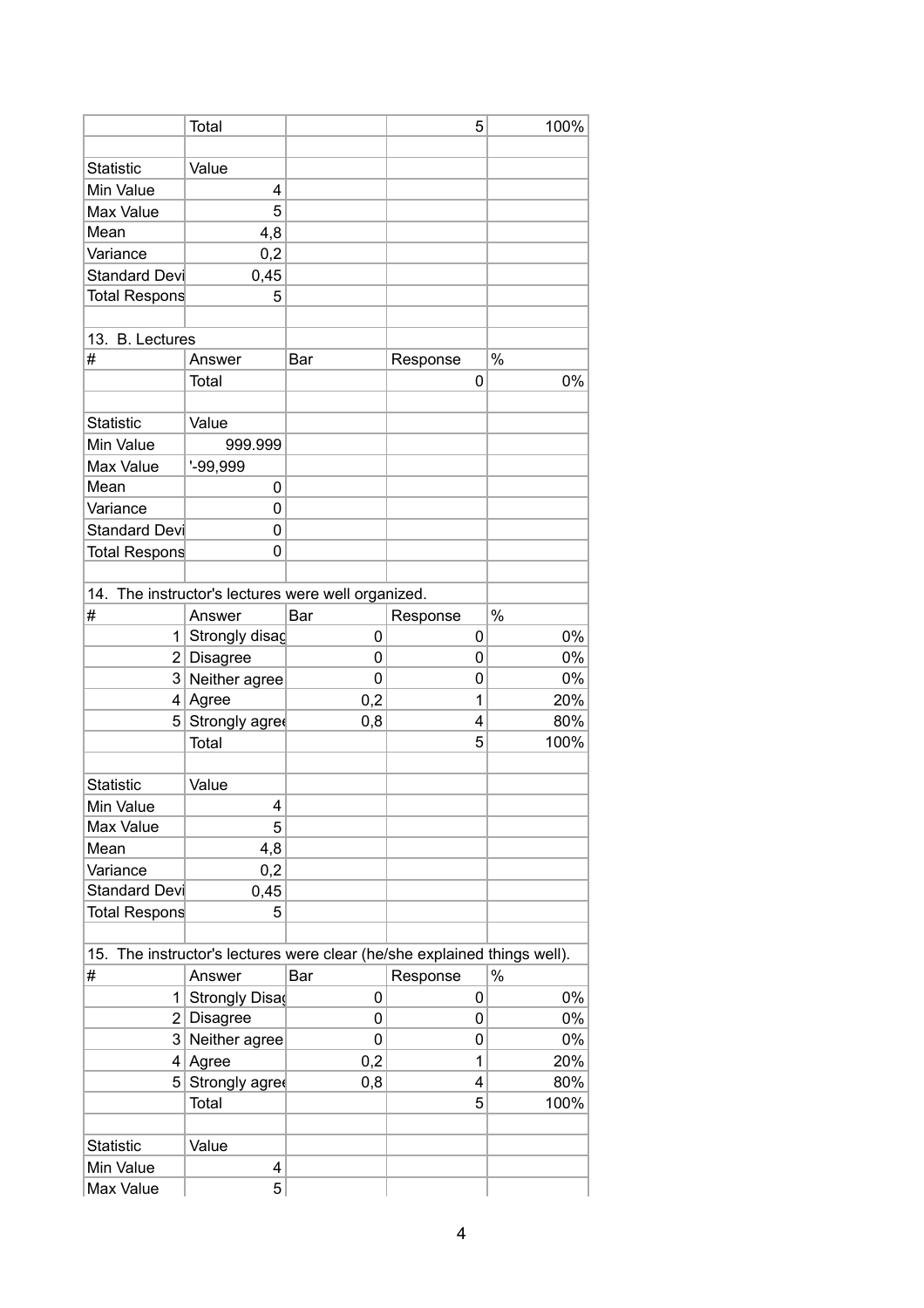| Mean                                                                | 4,8              |             |          |                                                                          |  |
|---------------------------------------------------------------------|------------------|-------------|----------|--------------------------------------------------------------------------|--|
| Variance                                                            | 0,2              |             |          |                                                                          |  |
| Standard Devi                                                       | 0,45             |             |          |                                                                          |  |
| Total Respons                                                       | 5                |             |          |                                                                          |  |
|                                                                     |                  |             |          |                                                                          |  |
| 16. The instructor effectively incorporated examples into lectures. |                  |             |          |                                                                          |  |
| $\#$                                                                | Answer           | Bar         | Response | $\%$                                                                     |  |
|                                                                     | 1 Strongly disag | 0           | 0        | 0%                                                                       |  |
|                                                                     | $2$ Disagree     | $\mathbf 0$ | 0        | $0\%$                                                                    |  |
|                                                                     | 3 Neither agree  | 0           | 0        | 0%                                                                       |  |
|                                                                     | $4$ Agree        | 0,2         | 1        | 20%                                                                      |  |
|                                                                     | 5 Strongly agree | 0,8         | 4        | 80%                                                                      |  |
|                                                                     | Total            |             | 5        | 100%                                                                     |  |
|                                                                     |                  |             |          |                                                                          |  |
| <b>Statistic</b>                                                    | Value            |             |          |                                                                          |  |
| Min Value                                                           | 4<br>5           |             |          |                                                                          |  |
| Max Value<br>Mean                                                   | 4,8              |             |          |                                                                          |  |
| Variance                                                            | 0,2              |             |          |                                                                          |  |
| <b>Standard Devi</b>                                                | 0,45             |             |          |                                                                          |  |
| <b>Total Respons</b>                                                | 5                |             |          |                                                                          |  |
|                                                                     |                  |             |          |                                                                          |  |
|                                                                     |                  |             |          | 17. The pace of lectures were good: the instructor presented material at |  |
| $\#$                                                                | Answer           | Bar         | Response | $\%$                                                                     |  |
|                                                                     | 1 Strongly disag | 0           | 0        | $0\%$                                                                    |  |
|                                                                     | $2$ Disagree     | 0           | 0        | $0\%$                                                                    |  |
|                                                                     | 3 Neither agree  | 0           | 0        | $0\%$                                                                    |  |
|                                                                     | $4$ Agree        | 0,2         | 1        | 20%                                                                      |  |
|                                                                     | 5 Strongly agree | 0,8         | 4        | 80%                                                                      |  |
|                                                                     | Total            |             | 5        | 100%                                                                     |  |
|                                                                     |                  |             |          |                                                                          |  |
| <b>Statistic</b>                                                    | Value            |             |          |                                                                          |  |
| Min Value                                                           | 4                |             |          |                                                                          |  |
| Max Value                                                           | 5                |             |          |                                                                          |  |
| Mean                                                                | 4,8              |             |          |                                                                          |  |
| Variance                                                            | 0,2              |             |          |                                                                          |  |
| Standard Devi                                                       | 0,45             |             |          |                                                                          |  |
| Total Respons                                                       | 5 <sup>5</sup>   |             |          |                                                                          |  |
|                                                                     |                  |             |          |                                                                          |  |
| 18. C. Class Discussions                                            |                  |             |          |                                                                          |  |
| #                                                                   | Answer           | Bar         | Response | $\%$                                                                     |  |
|                                                                     | Total            |             | 0        | $0\%$                                                                    |  |
|                                                                     |                  |             |          |                                                                          |  |
| Statistic                                                           | Value            |             |          |                                                                          |  |
| Min Value                                                           | 999.999          |             |          |                                                                          |  |
| Max Value                                                           | $-99,999$        |             |          |                                                                          |  |
| Mean                                                                | 0                |             |          |                                                                          |  |
| Variance                                                            | $\pmb{0}$        |             |          |                                                                          |  |
| Standard Devi                                                       | 0                |             |          |                                                                          |  |
| Total Respons                                                       | 0                |             |          |                                                                          |  |
|                                                                     |                  |             |          |                                                                          |  |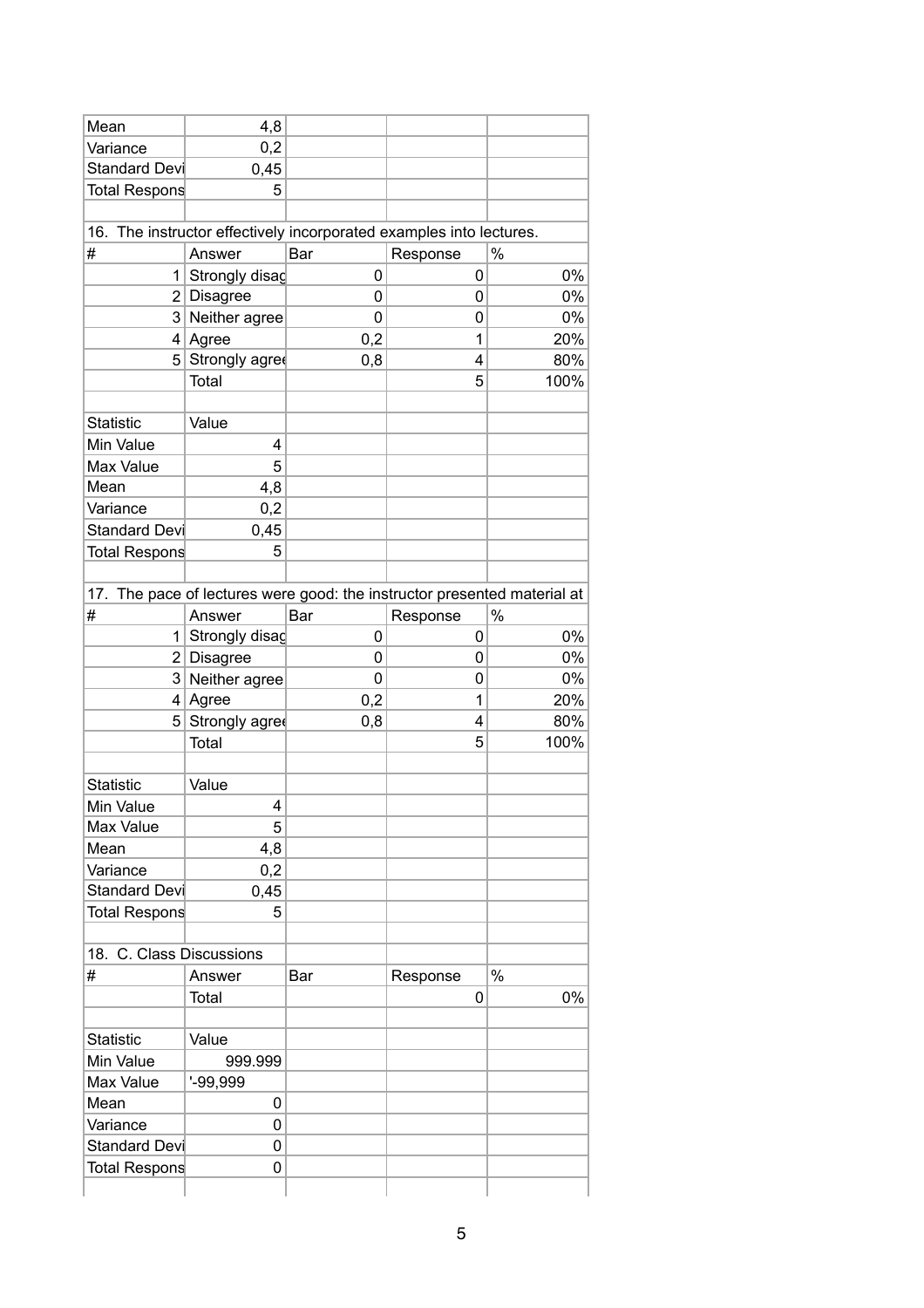|                      |                  | 19. The professor created an environment in which students felt comforta |             |       |
|----------------------|------------------|--------------------------------------------------------------------------|-------------|-------|
| $\#$                 | Answer           | Bar                                                                      | Response    | $\%$  |
|                      | 1 Strongly disag | $\mathbf 0$                                                              | $\mathbf 0$ | $0\%$ |
|                      | $2$ Disagree     | $\mathbf 0$                                                              | $\mathbf 0$ | 0%    |
|                      | 3 Neither agree  | $\mathbf 0$                                                              | $\mathbf 0$ | 0%    |
|                      | $4$ Agree        | 0,2                                                                      | 1           | 20%   |
|                      | 5 Strongly agree | 0,8                                                                      | 4           | 80%   |
|                      | Total            |                                                                          | 5           | 100%  |
|                      |                  |                                                                          |             |       |
| <b>Statistic</b>     | Value            |                                                                          |             |       |
| Min Value            | 4                |                                                                          |             |       |
| Max Value            | 5                |                                                                          |             |       |
| Mean                 | 4,8              |                                                                          |             |       |
| Variance             | 0,2              |                                                                          |             |       |
| Standard Devi        | 0,45             |                                                                          |             |       |
| Total Respons        | 5                |                                                                          |             |       |
|                      |                  |                                                                          |             |       |
|                      |                  | 20. Classroom discussions increased my understanding of the course su    |             |       |
| #                    | Answer           | Bar                                                                      | Response    | $\%$  |
|                      | 1 Strongly disag | $\mathbf 0$                                                              | $\mathbf 0$ | $0\%$ |
|                      | $2$ Disagree     | $\mathbf 0$                                                              | $\mathbf 0$ | 0%    |
|                      | 3 Neither agree  | $\mathbf 0$                                                              | $\mathbf 0$ | 0%    |
|                      | $4$ Agree        | 0,2                                                                      | 1           | 20%   |
|                      | 5 Strongly agree | 0,8                                                                      | 4           | 80%   |
|                      | Total            |                                                                          | 5           | 100%  |
|                      |                  |                                                                          |             |       |
| <b>Statistic</b>     | Value            |                                                                          |             |       |
| Min Value            |                  |                                                                          |             |       |
|                      | 4<br>5           |                                                                          |             |       |
| Max Value            |                  |                                                                          |             |       |
| Mean                 | 4,8              |                                                                          |             |       |
| Variance             | 0,2              |                                                                          |             |       |
| Standard Devi        | 0,45             |                                                                          |             |       |
| <b>Total Respons</b> | 5                |                                                                          |             |       |
|                      |                  |                                                                          |             |       |
| 21. D. Assignments   |                  |                                                                          |             |       |
| #                    | Answer           | Bar                                                                      | Response    | $\%$  |
|                      | Total            |                                                                          | 0           | 0%    |
|                      |                  |                                                                          |             |       |
| <b>Statistic</b>     | Value            |                                                                          |             |       |
| Min Value            | 999.999          |                                                                          |             |       |
| Max Value            | $-99,999$        |                                                                          |             |       |
| Mean                 | 0                |                                                                          |             |       |
| Variance             | 0                |                                                                          |             |       |
| Standard Devi        | 0                |                                                                          |             |       |
| Total Respons        | 0                |                                                                          |             |       |
|                      |                  |                                                                          |             |       |
|                      |                  | 22. Tests/quizzes were worded well (questions were generally clear and   |             |       |
| #                    | Answer           | Bar                                                                      | Response    | $\%$  |
|                      | 1 Strongly disag | $\pmb{0}$                                                                | $\mathbf 0$ | $0\%$ |
|                      | $2$ Disagree     | $\pmb{0}$                                                                | 0           | $0\%$ |
|                      | 3 Neither agree  | $\pmb{0}$                                                                | 0           | $0\%$ |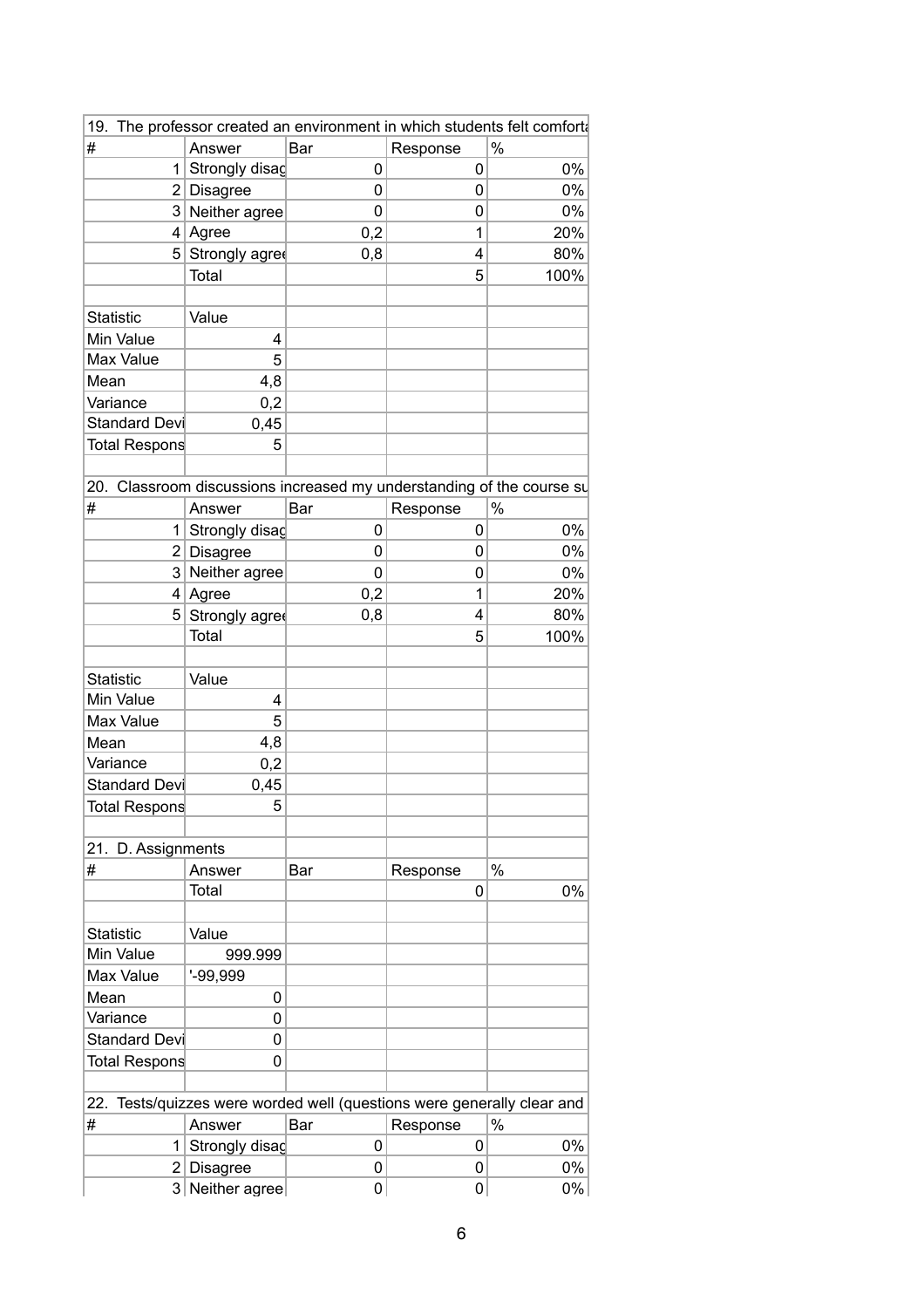|                      | $4$ Agree        | 0,2         | 1                                                                      | 20%   |
|----------------------|------------------|-------------|------------------------------------------------------------------------|-------|
| 5 <sup>2</sup>       | Strongly agree   | 0,8         | 4                                                                      | 80%   |
|                      | Total            |             | 5                                                                      | 100%  |
|                      |                  |             |                                                                        |       |
| <b>Statistic</b>     | Value            |             |                                                                        |       |
| Min Value            | 4                |             |                                                                        |       |
| Max Value            | 5                |             |                                                                        |       |
| Mean                 | 4,8              |             |                                                                        |       |
| Variance             | 0,2              |             |                                                                        |       |
| Standard Devi        | 0,45             |             |                                                                        |       |
| Total Respons        | 5                |             |                                                                        |       |
|                      |                  |             |                                                                        |       |
|                      |                  |             | 23. Class meetings prepared me for tests and assignments.              |       |
| #                    | Answer           | Bar         | Response                                                               | $\%$  |
|                      | 1 Strongly disag | 0           | 0                                                                      | 0%    |
|                      | $2$ Disagree     | 0           | 0                                                                      | $0\%$ |
|                      | 3 Neither agree  | $\mathbf 0$ | 0                                                                      | 0%    |
|                      | $4$ Agree        | 0,2         | 1                                                                      | 20%   |
|                      | 5 Strongly agree | 0,8         | 4                                                                      | 80%   |
|                      | Total            |             | 5                                                                      | 100%  |
|                      |                  |             |                                                                        |       |
| <b>Statistic</b>     | Value            |             |                                                                        |       |
| Min Value            | 4                |             |                                                                        |       |
| Max Value            | 5                |             |                                                                        |       |
| Mean                 | 4,8              |             |                                                                        |       |
| Variance             | 0,2              |             |                                                                        |       |
| Standard Devi        | 0,45             |             |                                                                        |       |
| <b>Total Respons</b> | 5                |             |                                                                        |       |
|                      |                  |             |                                                                        |       |
|                      |                  |             | 24. Class readings prepared me for tests and assignments.              |       |
| #                    | Answer           | Bar         | Response                                                               | $\%$  |
|                      | 1 Strongly disag | 0           | 0                                                                      | 0%    |
|                      | 2 Disagree       | 0           | 0                                                                      | $0\%$ |
|                      | 3 Neither agree  | 0           | 0                                                                      | 0%    |
|                      | $4$ Agree        | 0,2         | 1                                                                      | 20%   |
|                      | 5 Strongly agree | 0,8         | 4                                                                      | 80%   |
|                      | Total            |             | 5                                                                      | 100%  |
|                      |                  |             |                                                                        |       |
| <b>Statistic</b>     | Value            |             |                                                                        |       |
| Min Value            | 4                |             |                                                                        |       |
| Max Value            | 5                |             |                                                                        |       |
| Mean                 | 4,8              |             |                                                                        |       |
| Variance             | 0,2              |             |                                                                        |       |
| Standard Devi        | 0,45             |             |                                                                        |       |
| <b>Total Respons</b> | 5                |             |                                                                        |       |
|                      |                  |             |                                                                        |       |
|                      |                  |             | 25. Class assignments helped me learn and helped me think analytically |       |
| #                    | Answer           | Bar         | Response                                                               | $\%$  |
|                      | 1 Strongly disag | 0           | 0                                                                      | 0%    |
|                      | $2$ Disagree     | 0           | 0                                                                      | $0\%$ |
|                      | 3 Neither agree  | 0           | 0                                                                      | 0%    |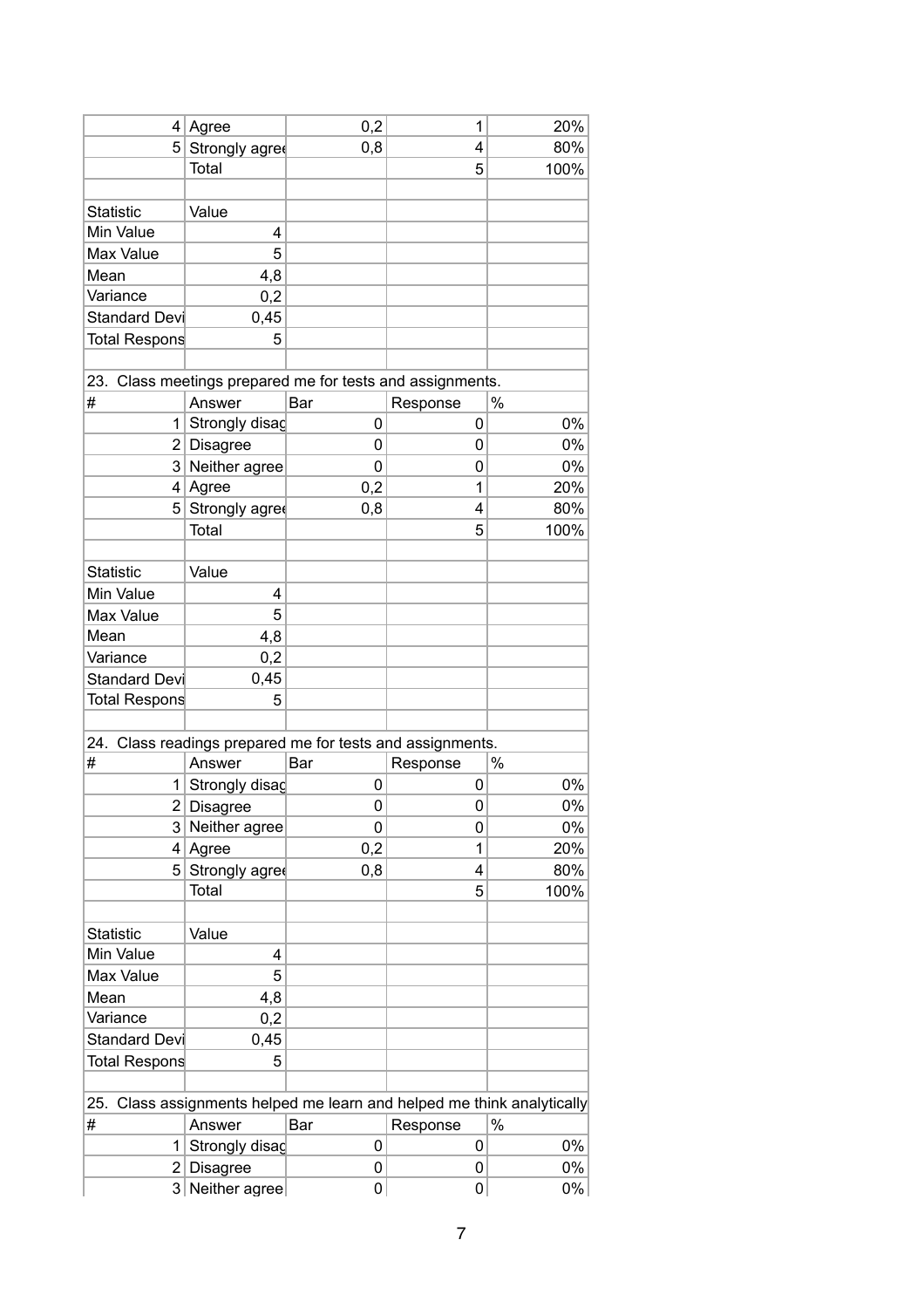|                      | $4$ Agree           | 0,2                                                                      |          | 1 | 20%   |
|----------------------|---------------------|--------------------------------------------------------------------------|----------|---|-------|
|                      | 5 Strongly agree    | 0,8                                                                      |          | 4 | 80%   |
|                      | Total               |                                                                          |          | 5 | 100%  |
|                      |                     |                                                                          |          |   |       |
| Statistic            | Value               |                                                                          |          |   |       |
| Min Value            | 4                   |                                                                          |          |   |       |
| Max Value            | 5                   |                                                                          |          |   |       |
| Mean                 | 4,8                 |                                                                          |          |   |       |
| Variance             | 0,2                 |                                                                          |          |   |       |
| Standard Devi        | 0,45                |                                                                          |          |   |       |
| Total Respons        | 5                   |                                                                          |          |   |       |
|                      |                     |                                                                          |          |   |       |
|                      |                     | 26. How frequently did the instructor grade and return assignments and t |          |   |       |
| #                    | Answer              | Bar                                                                      | Response |   | $\%$  |
|                      | $1$ Never           | 0                                                                        |          | 0 | $0\%$ |
|                      | $2$ Infrequently    | 0                                                                        |          | 0 | $0\%$ |
|                      | 3 Half of the tim   | 0                                                                        |          | 0 | $0\%$ |
|                      | $4$ Often           | 0,2                                                                      |          | 1 | 20%   |
|                      | $5$ All of the time | 0,8                                                                      |          | 4 | 80%   |
|                      | Total               |                                                                          |          | 5 | 100%  |
|                      |                     |                                                                          |          |   |       |
| <b>Statistic</b>     | Value               |                                                                          |          |   |       |
| Min Value            | 4                   |                                                                          |          |   |       |
| Max Value            | 5                   |                                                                          |          |   |       |
| Mean                 | 4,8                 |                                                                          |          |   |       |
| Variance             | 0,2                 |                                                                          |          |   |       |
| <b>Standard Devi</b> | 0,45                |                                                                          |          |   |       |
| Total Respons        | 5                   |                                                                          |          |   |       |
|                      |                     |                                                                          |          |   |       |
| 27. E. Accessibility |                     |                                                                          |          |   |       |
| #                    | Answer              | Bar                                                                      | Response |   | $\%$  |
|                      | Total               |                                                                          |          | 0 | 0%    |
|                      |                     |                                                                          |          |   |       |
| <b>Statistic</b>     | Value               |                                                                          |          |   |       |
| Min Value            | 999.999             |                                                                          |          |   |       |
| Max Value            | $-99,999$           |                                                                          |          |   |       |
| Mean                 | 0                   |                                                                          |          |   |       |
| Variance             | 0                   |                                                                          |          |   |       |
| <b>Standard Devi</b> | 0                   |                                                                          |          |   |       |
| <b>Total Respons</b> | 0                   |                                                                          |          |   |       |
|                      |                     |                                                                          |          |   |       |
|                      |                     | 28. Was the instructor available outside of class?                       |          |   |       |
| #                    | Answer              | Bar                                                                      | Response |   | $\%$  |
|                      | $1$ Yes             | $\mathbf 1$                                                              |          | 5 | 100%  |
|                      | 2 No                | 0                                                                        |          | 0 | $0\%$ |
|                      | $3$ I don't know    | 0                                                                        |          | 0 | $0\%$ |
|                      | Total               |                                                                          |          | 5 | 100%  |
|                      |                     |                                                                          |          |   |       |
| <b>Statistic</b>     | Value               |                                                                          |          |   |       |
| Min Value            | 1                   |                                                                          |          |   |       |
| Max Value            | 1                   |                                                                          |          |   |       |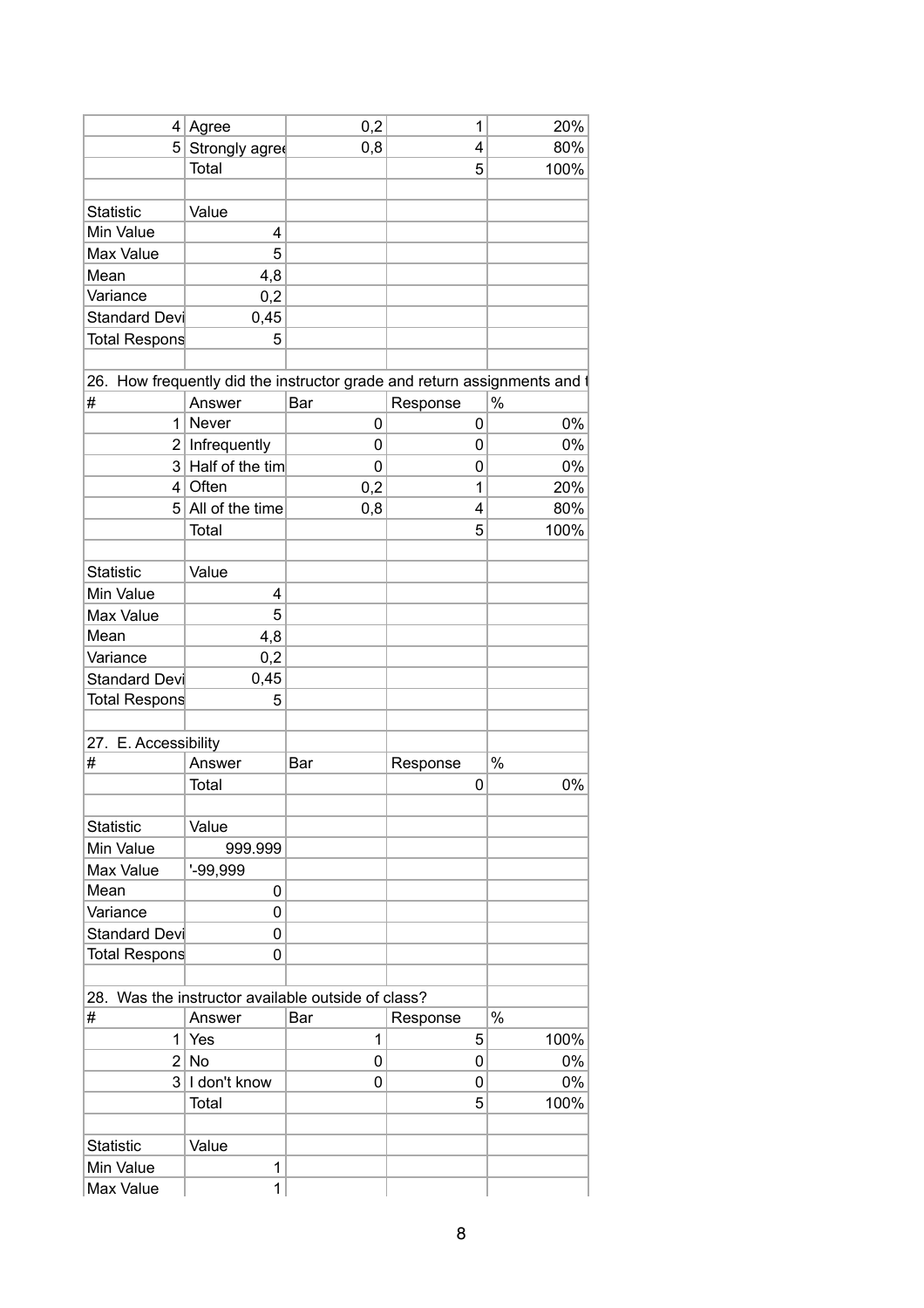| Mean             | 1                                      |             |           |                                                                              |
|------------------|----------------------------------------|-------------|-----------|------------------------------------------------------------------------------|
| Variance         | 0                                      |             |           |                                                                              |
| Standard Devi    | 0                                      |             |           |                                                                              |
| Total Respons    | 5                                      |             |           |                                                                              |
|                  |                                        |             |           |                                                                              |
|                  |                                        |             |           | 29. Over the course of the semester, how often did you seek help from the    |
| #                | Answer                                 | Bar         | Response  | $\%$                                                                         |
|                  | $1$ Never                              | 0,4         | 2         | 40%                                                                          |
|                  | $2$ Once                               | 0           | 0         | $0\%$                                                                        |
|                  | $3 2$ or 3 times                       | 0,6         | 3         | 60%                                                                          |
|                  | $4 \mid 4$ to 7 times                  | 0           | 0         | $0\%$                                                                        |
|                  | $5 8$ or more time                     | $\pmb{0}$   | 0         | $0\%$                                                                        |
|                  | Total                                  |             | 5         | 100%                                                                         |
|                  |                                        |             |           |                                                                              |
| <b>Statistic</b> | Value                                  |             |           |                                                                              |
| Min Value        | 1                                      |             |           |                                                                              |
| Max Value        | 3                                      |             |           |                                                                              |
| Mean             | 2,2                                    |             |           |                                                                              |
| Variance         | 1,2                                    |             |           |                                                                              |
| Standard Devi    | 1,1                                    |             |           |                                                                              |
|                  | 5                                      |             |           |                                                                              |
| Total Respons    |                                        |             |           |                                                                              |
|                  |                                        |             |           |                                                                              |
|                  |                                        |             |           | 30. If you set up a meeting with the instructor outside of class time, did h |
| #                | Answer                                 | Bar         | Response  | $\%$                                                                         |
|                  | $1$ Never                              | 0,2         | 1         | 20%                                                                          |
|                  | $2$ Infrequently                       | 0           | $\pmb{0}$ | $0\%$                                                                        |
|                  | $3$ Half of the tim                    | 0           | 0         | $0\%$                                                                        |
|                  | $4$ Often                              | 0,2         | 1         | 20%                                                                          |
|                  | $5$ All of the time                    | 0,6         | 3         | 60%                                                                          |
|                  | Total                                  |             | 5         | 100%                                                                         |
|                  |                                        |             |           |                                                                              |
| Statistic        | Value                                  |             |           |                                                                              |
| Min Value        | 1                                      |             |           |                                                                              |
| Max Value        | 5                                      |             |           |                                                                              |
| Mean             | $\overline{\mathbf{4}}$                |             |           |                                                                              |
| Variance         | 3                                      |             |           |                                                                              |
| Standard Devi    | 1,73                                   |             |           |                                                                              |
| Total Respons    | 5                                      |             |           |                                                                              |
|                  |                                        |             |           |                                                                              |
|                  |                                        |             |           | 31. Over the course of the semester, how often did you seek help from the    |
| #                | Answer                                 | Bar         | Response  | $\%$                                                                         |
|                  | $1$ Never                              | 0,2         | 1         | 20%                                                                          |
|                  | $2$ Once                               | $\mathbf 0$ | 0         | $0\%$                                                                        |
|                  | $3 2$ or 3 times                       | 0,6         | 3         | 60%                                                                          |
|                  | $4 \mid 4 \mid 6 \mid 7 \text{ times}$ | 0,2         | 1         | 20%                                                                          |
|                  | $5 8$ or more time                     | $\pmb{0}$   | $\pmb{0}$ | $0\%$                                                                        |
|                  | Total                                  |             | 5         | 100%                                                                         |
|                  |                                        |             |           |                                                                              |
| Statistic        | Value                                  |             |           |                                                                              |
| Min Value        | 1                                      |             |           |                                                                              |
|                  | $\overline{\mathbf{4}}$                |             |           |                                                                              |
| Max Value        |                                        |             |           |                                                                              |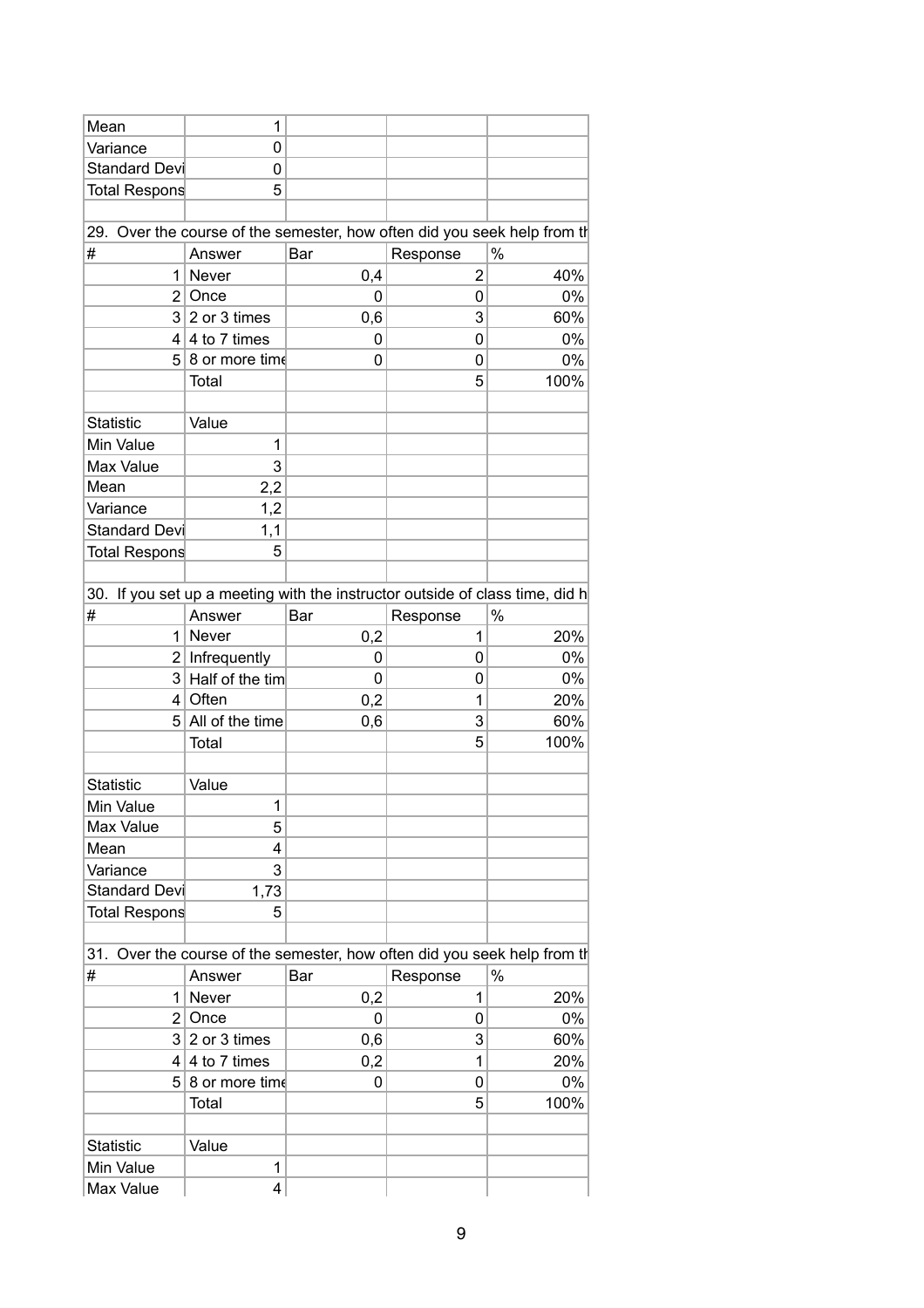| Mean                        | 2,8                 |                                                                            |                         |      |       |
|-----------------------------|---------------------|----------------------------------------------------------------------------|-------------------------|------|-------|
| Variance                    | 1,2                 |                                                                            |                         |      |       |
| Standard Devi               | 1,1                 |                                                                            |                         |      |       |
| Total Respons               | 5                   |                                                                            |                         |      |       |
|                             |                     |                                                                            |                         |      |       |
|                             |                     | 32. Not including holidays/weekends, how often did the instructor respon   |                         |      |       |
| $\#$                        | Answer              | Bar                                                                        | Response                | $\%$ |       |
|                             | $1$ Never           | $\pmb{0}$                                                                  | $\pmb{0}$               |      | $0\%$ |
|                             | $2$ Infrequently    | 0                                                                          | $\pmb{0}$               |      | $0\%$ |
|                             | $3$ Half of the tim | 0,2                                                                        | 1                       |      | 20%   |
|                             | $4$ Often           | $\pmb{0}$                                                                  | $\pmb{0}$               |      | $0\%$ |
|                             | $5$ All of the time | 0,8                                                                        | $\overline{\mathbf{4}}$ |      | 80%   |
|                             | Total               |                                                                            | 5                       |      | 100%  |
|                             |                     |                                                                            |                         |      |       |
|                             |                     |                                                                            |                         |      |       |
| Statistic                   | Value               |                                                                            |                         |      |       |
| Min Value                   | $\mathsf 3$         |                                                                            |                         |      |       |
| Max Value                   | 5                   |                                                                            |                         |      |       |
| Mean                        | 4,6                 |                                                                            |                         |      |       |
| Variance                    | 0,8                 |                                                                            |                         |      |       |
| <b>Standard Devi</b>        | 0,89                |                                                                            |                         |      |       |
| <b>Total Respons</b>        | 5                   |                                                                            |                         |      |       |
|                             |                     |                                                                            |                         |      |       |
|                             |                     | 33. If you have had contact with the instructor outside of class, how woul |                         |      |       |
| #                           | Answer              | Bar                                                                        | Response                | $\%$ |       |
| 1 <sup>1</sup>              | Unsatisfactory      | 0                                                                          | $\mathbf 0$             |      | $0\%$ |
|                             | $2$ Less than sati  | 0                                                                          | $\pmb{0}$               |      | $0\%$ |
|                             | 3 Satisfactory      | 0                                                                          | $\pmb{0}$               |      | $0\%$ |
|                             | $4$ Very good       | 0,2                                                                        | 1                       |      | 20%   |
|                             | $5$ Excellent       | 0,8                                                                        | $\overline{\mathbf{4}}$ |      | 80%   |
|                             |                     |                                                                            | 5                       |      | 100%  |
|                             | Total               |                                                                            |                         |      |       |
|                             |                     |                                                                            |                         |      |       |
| Statistic                   | Value               |                                                                            |                         |      |       |
| Min Value                   | 4                   |                                                                            |                         |      |       |
| Max Value                   | $\sqrt{5}$          |                                                                            |                         |      |       |
| Mean                        | 4,8                 |                                                                            |                         |      |       |
| Variance                    | 0,2                 |                                                                            |                         |      |       |
| Standard Devi               | 0,45                |                                                                            |                         |      |       |
| Total Respons               | 5                   |                                                                            |                         |      |       |
|                             |                     |                                                                            |                         |      |       |
| 34. III. Overall Assessment |                     |                                                                            |                         |      |       |
| #                           | Answer              | Bar                                                                        | Response                | $\%$ |       |
|                             | Total               |                                                                            | $\pmb{0}$               |      | $0\%$ |
|                             |                     |                                                                            |                         |      |       |
| Statistic                   | Value               |                                                                            |                         |      |       |
| Min Value                   | 999.999             |                                                                            |                         |      |       |
| Max Value                   | $-99,999$           |                                                                            |                         |      |       |
|                             |                     |                                                                            |                         |      |       |
| Mean                        | 0                   |                                                                            |                         |      |       |
| Variance                    | 0                   |                                                                            |                         |      |       |
| Standard Devi               | $\pmb{0}$           |                                                                            |                         |      |       |
| Total Respons               | 0                   |                                                                            |                         |      |       |
|                             |                     |                                                                            |                         |      |       |